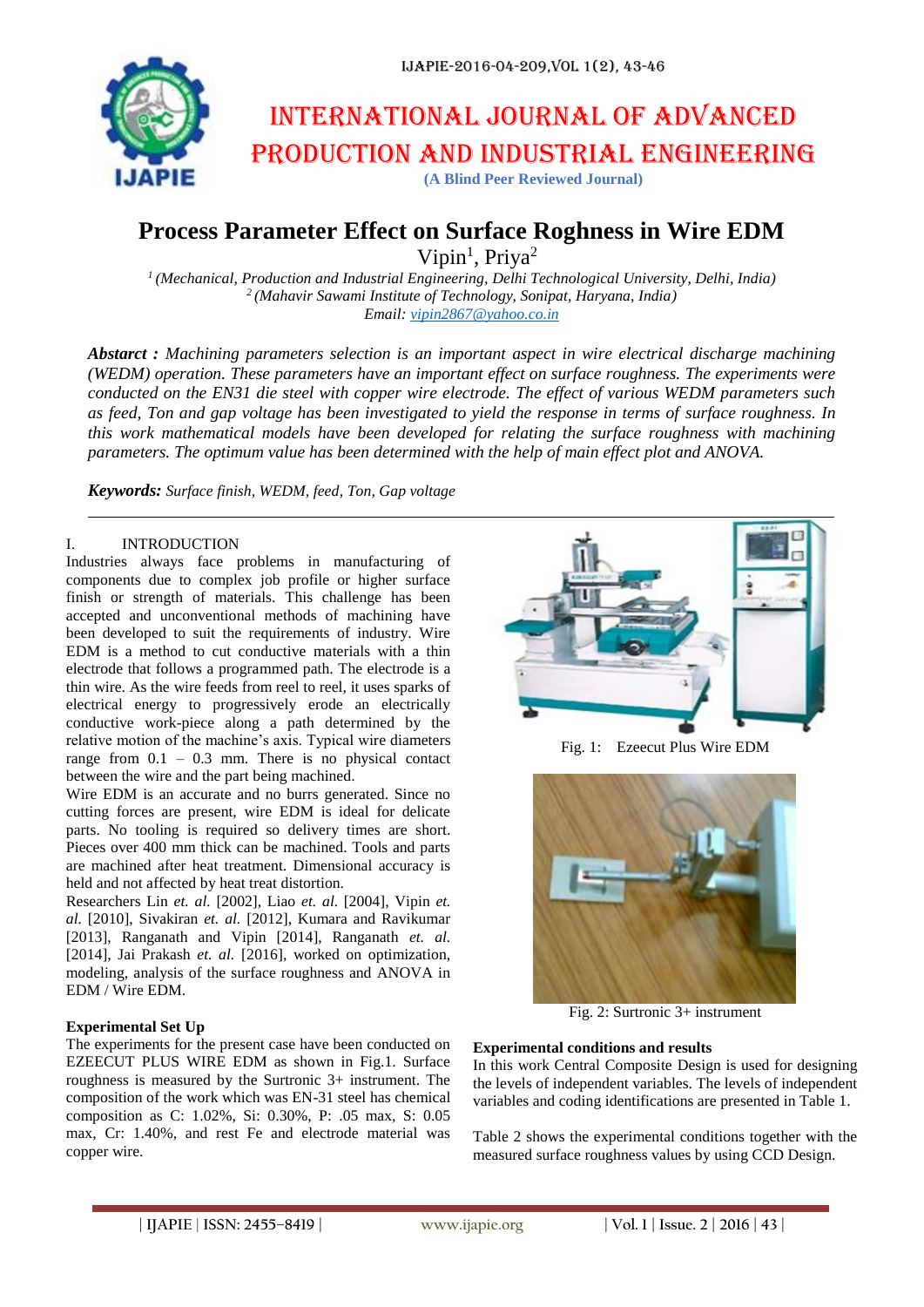#### Vipin and Priya *International Journal of Advanced Production and Industrial Engineering*

| Level            | lowest      | Low  | Medium | High | Highest    |
|------------------|-------------|------|--------|------|------------|
| coding           | $-\sqrt{2}$ | $-1$ | 0      | 1    | $\sqrt{2}$ |
| Feed<br>(mm/min) | 30          | 35   | 40     | 45   | 50         |
| Ton<br>(sec)     | 10          | 15   | 20     | 25   | 30         |
| Gap<br>Voltage   |             |      |        |      |            |
|                  |             | 10   | 15     | 20   | 25         |

Table 1: Levels of independent variables

| Table 2: Experimental conditions and results of WEDM test |
|-----------------------------------------------------------|
|-----------------------------------------------------------|

| Trial          | Coding           |                  |                  | Feed<br>$\text{m}$ | Ton<br>$(\mu$ sec $)$ | Gap<br>Voltage | Surface<br>Roughness |
|----------------|------------------|------------------|------------------|--------------------|-----------------------|----------------|----------------------|
| No.            | $x_1$            | $x_2$            | $X_3$            | min)               |                       | (V)            | $(\mu m)$            |
| $\mathbf{1}$   | $-1$             | -1               | $-1$             | 35                 | 15                    | 10             | 4.70                 |
| $\sqrt{2}$     | $\mathbf{1}$     | $-1$             | $-1$             | 45                 | 15                    | 10             | 5.10                 |
| 3              | $-1$             | $\mathbf{1}$     | $-1$             | 35                 | 25                    | 10             | 5.76                 |
| $\overline{4}$ | $\mathbf{1}$     | $\mathbf{1}$     | $-1$             | 45                 | 25                    | 10             | 6.08                 |
| 5              | -1               | $-1$             | 1                | 35                 | 15                    | 20             | 4.76                 |
| 6              | 1                | $-1$             | $\mathbf{1}$     | 45                 | 15                    | 20             | 4.90                 |
| $\overline{7}$ | $-1$             | $\mathbf{1}$     | $\mathbf{1}$     | 35                 | 25                    | 20             | 5.60                 |
| 8              | $\mathbf{1}$     | 1                | $\mathbf{1}$     | 45                 | 25                    | 20             | 5.90                 |
| 9              | $\overline{0}$   | $\overline{0}$   | $\overline{0}$   | 40                 | 20                    | 15             | 5.14                 |
| 10             | $\boldsymbol{0}$ | $\boldsymbol{0}$ | $\mathbf{0}$     | 40                 | 20                    | 15             | 5.14                 |
| 11             | $\boldsymbol{0}$ | $\boldsymbol{0}$ | $\mathbf{0}$     | 40                 | 20                    | 15             | 5.16                 |
| 12             | $\boldsymbol{0}$ | $\boldsymbol{0}$ | $\mathbf{0}$     | 40                 | 20                    | 15             | 5.14                 |
| 13             | $\sqrt{2}$       | $\boldsymbol{0}$ | $\boldsymbol{0}$ | 30                 | 20                    | 15             | 5.11                 |
| 14             | $\sqrt{2}$       | $\boldsymbol{0}$ | $\boldsymbol{0}$ | 50                 | 20                    | 15             | 5.78                 |
| 15             | $\mathbf{0}$     | $\sqrt{2}$       | $\mathbf{0}$     | 40                 | 10                    | 15             | 4.40                 |
| 16             | $\mathbf{0}$     | $\sqrt{2}$       | $\boldsymbol{0}$ | 40                 | 30                    | 15             | 6.10                 |
| 17             | $\overline{0}$   | $\overline{0}$   | $\sqrt{2}$       | 40                 | 20                    | 5              | 5.70                 |
| 18             | $\boldsymbol{0}$ | $\boldsymbol{0}$ | $\sqrt{2}$       | 40                 | 20                    | 25             | 5.30                 |
| 19             | $\sqrt{2}$       | $\overline{0}$   | $\overline{0}$   | 30                 | 20                    | 15             | 4.90                 |
| 20             | $\sqrt{2}$       | $\overline{0}$   | $\overline{0}$   | 50                 | 20                    | 15             | 5.66                 |
| 21             | 0                | $\sqrt{2}$       | 0                | 40                 | 10                    | 15             | 4.40                 |
| 22             | $\boldsymbol{0}$ | $\sqrt{2}$       | $\boldsymbol{0}$ | 40                 | 30                    | 15             | 6.18                 |
| 23             | $\boldsymbol{0}$ | $\boldsymbol{0}$ | $\sqrt{2}$       | 40                 | 20                    | 5              | 5.72                 |
| 24             | $\overline{0}$   | $\overline{0}$   | $\sqrt{2}$       | 40                 | 20                    | 25             | 5.38                 |

#### **Result and discussion**

The regression equation developed with the help of MINITAB SOFTWARE [Vipin and Kumar (2009)] is as log Roughness = - 0.0187 + 0.244 log feed + 0.314 log Ton -  $0.0445 \log G$ ap voltage  $(1)$ 

$$
S = 0.01083
$$
 R-Sq = 94.4% R-Sq(adj) = 93.5%

Table 3: Analysis of Variance

| Source      | DF | SS       | MS       | Е      |       |
|-------------|----|----------|----------|--------|-------|
| Regression  | 3  | 0.039278 | 0.013093 | 111.71 | 0.000 |
| Residual    | 20 | 0.002344 | 0.000117 |        |       |
| Error       |    |          |          |        |       |
| Lack of Fit | 11 | 0.002096 | 0.000191 | 6.91   | 0.004 |
| Pure Error  | 9  | 0.000248 | 0.000028 |        |       |
| Total       | 23 | 0.041622 |          |        |       |

The analysis of variance (ANOVA) is shown in Table 3. The ratio of lack of fit to pure error i.e F-statistics is 6.91, whilst the P-statistics is 0.004. The R-square value of 94.4% of the variability in the surface roughness was explained by the model with factors feed, Ton and gap voltage. Therefore, the model is adequate for determination of surface roughness prediction.

Roughness = 
$$
\frac{0.9579 * feed^{0.244} * Ton^{0.314}}{Gap voltage^{0.0445}}
$$
(2)

The R-square value 94.4% of the variability in the surface roughness was explained by the model with factors feed, Ton and gap voltage. Based on the mathematical model, it can be concluded that Ton is a dominant factor in the surface roughness of WEDM.

The present work objective is to minimize the surface roughness of the machined work-piece. The main effects plot for Data means for roughness is given in Fig.3. The variation of individual response depicts the three control parameters viz., feed, Ton and gap voltage. The parameter and response values are represented by the x and y-axis. Central horizontal lines signify the mean value of the surface response. This plot gives information on the individual dependency of response on each control parameter. This is used to determine the optimal design for experiments to minimize surface roughness.



Fig. 3: Main effects plot – Data means for roughness

From the graph, the ordinates represent the measured response values and abscissa denotes the various levels for the variables, surface roughness is minimum for feed (30 mm/min.), Ton (10μsec), and gap voltage (15V).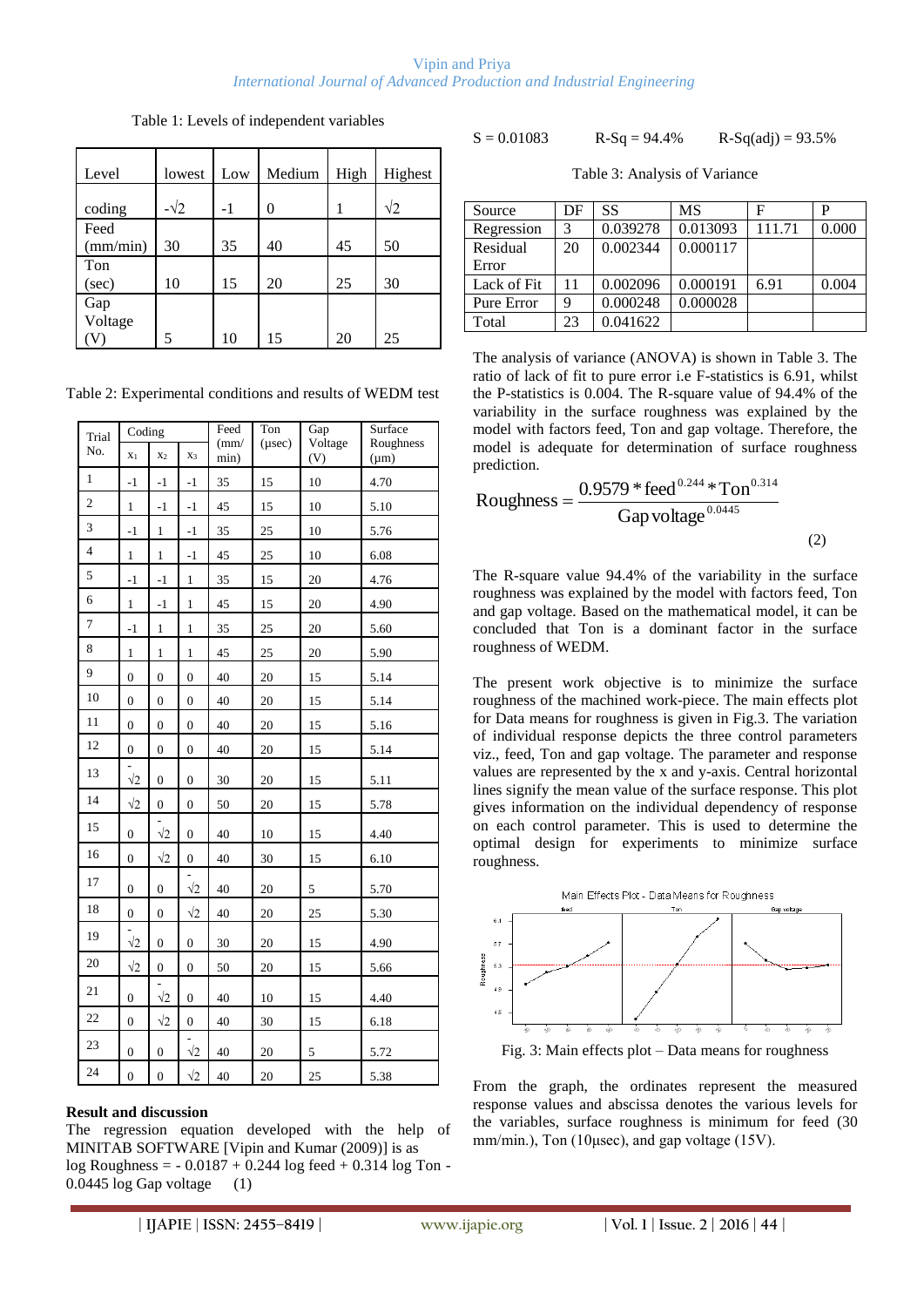Vipin and Priya *International Journal of Advanced Production and Industrial Engineering*



Residual analysis is used for checking the performance of the developed model. The Residual plots for surface roughness are shown in Fig. 4. These fall on a straight line implying that errors are distributed normally. This concluded that all the values are within the control range. It indicates that there is no obvious pattern and unusual structure. The residual analysis does not indicate any model inadequacy.



Fig 5: Contour plot between feed and gap voltage







Fig 7: Contour plot between Ton and gap voltage

The contour plots of surface roughness vs feed, Ton and gap voltage are shown in Fig. 5, Fig. 6 and Fig. 7. From these graph it can be distinguished that the area where parameter combination is less / more affected the surface roughness. These contours are useful for selecting the optimum parameter of machining in WEDM.

## **CONCLUSIONS**

(1) The surface roughness equation developed with the help of MINITAB software.

(2) The surface roughness equation shows that the Ton is the main influencing factor, followed by feed and gap voltage in the operation model.

(3) The optimal combination of control variables for minimum Surface Roughness is feed (30 mm/min.), Ton (10μsec), and gap voltage (15V).

(4) Residual analysis verified the performance of the developed model.

#### **REFERENCES**

- [1] Pavithran, C., Mukherjee, P. S., Brahmakumar, M. & Damodaran, A. D. (1987). Impact properties of natural fibre composites. Journal of Materials Science Letters, Vol. 6(8), pp.882-884.
- [2] C. L. Lin, J. L. Lin and T. C. Ko, Optimization of EDM process based on the orthogonal array with fuzzy logic and grey relational analysis method, International journal of advanced manufacturing technology, 19, 2002, 271- 227.
- [3] Jai Prakash, Ashish Agarwal and Vipin, Optimisation of MRR in EDM Process, International Journal of Advanced Production and Industrial Engineering, 1(1), 2016, 7-10.
- [4] K. Kumara and R. Ravikumar, Modeling and Optimization of Wire EDM Process, International Journal of Modern Engineering Research, 3(3), 2013, 1645-1648.
- [5] Ranganath M S, Vipin, Harshit, Surface Finish Monitoring in CNC Turning Using Response Surface Methodology: A Review, International Journal of Emerging Technology and Advanced Engineering, 4(10), 2014.
- [6] Ranganath M. S., Vipin, Experimental Investigation and Parametric Analysis of Surface Roughness in CNC Turning Using Design of Experiment" International Journal of Modern Engineering Research, 4(9), 2014.